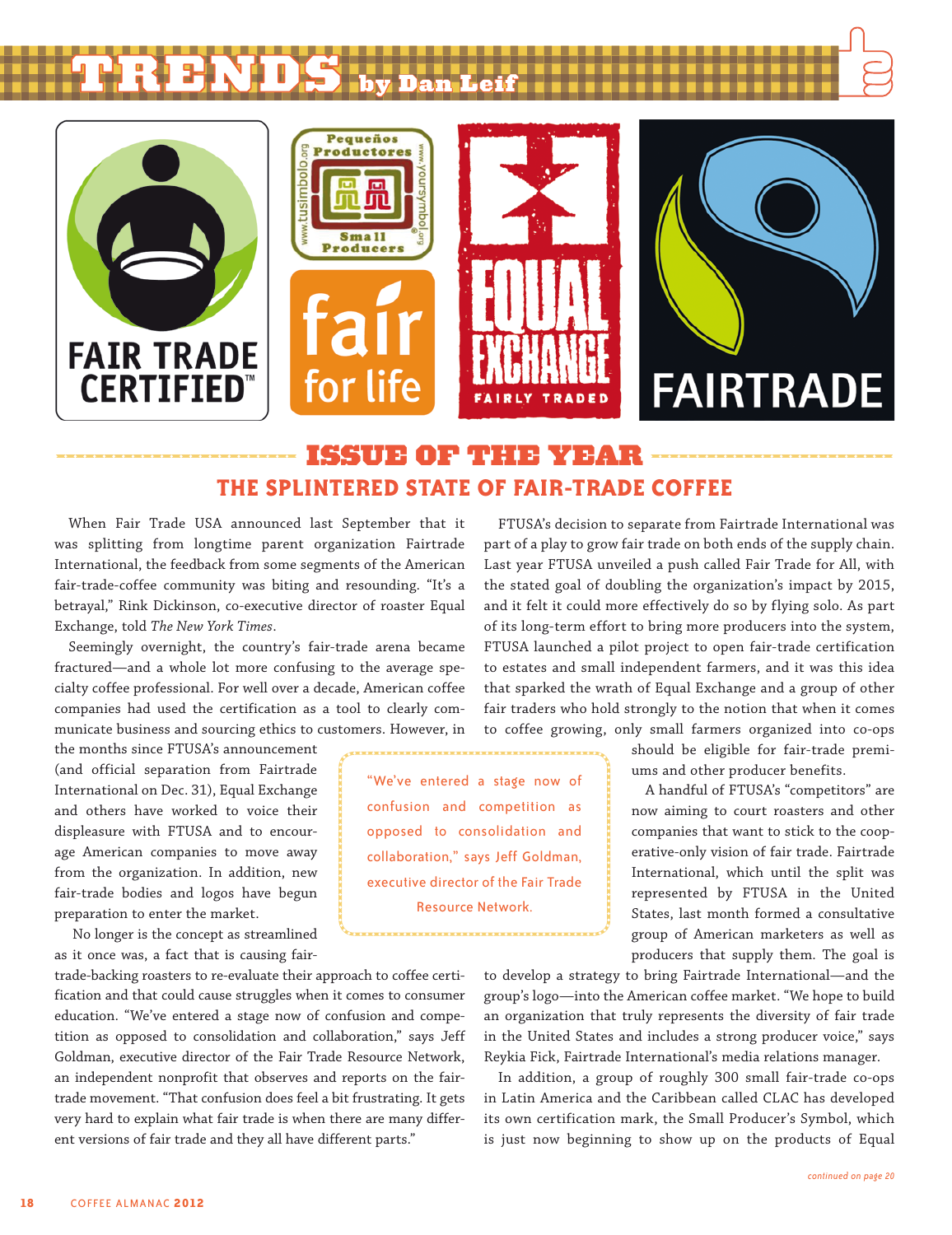Exchange and a handful of other roasters.

Add to that jumble the fact that FTUSA altered its own logo as part of the Fair Trade for All push and that the Institute for Marketology (IMO), yet another certifying body (known for its Fair for Life mark), is grabbing more attention, and you have a fair-trade landscape that is forcing roasters into some tricky soul searching.

Do they continue working with Fair Trade USA and support the organization's new ideas about growth and farmer eligibility? Or do they switch allegiances to other organizations that retain the cooperative-only model but feature logos without the U.S. market recognition of FTUSA's? "The short answer is, 'I'm just not sure,'" says Richard Duncan of Addison Coffee Roasters in Addison, Texas, a company that is a current FTUSA licensee. "While I am more comfortable with the original, 'purer' fairtrade concept, I am doubtful of switching to alternative certifications." He adds that many of his company's wholesale accounts rely on the FTUSA logo and marketing materials to brand their establishments.

Darren Pierce is co-owner of Massachusetts-based Pierce Bros. Coffee Roasting, a FTUSA licensee that offers a 100 percent fairtrade product line. He plans to remain committed to FTUSA, saying the estate pilot program should be given a chance to prove itself. "This is a system that's taken so long to establish," he says. "I'd rather hear more debate and see what happens as opposed to just condemning it so soon."

FTUSA, for its part, has remained diplomatic throughout the clearly trying process, even while former allies have grilled the

group in public forums. Mary Jo Cook, the organization's chief impact officer, says the idea of several different fair-trade labels in the U.S. market isn't one that bothers her. IMO and others, in fact, have co-existed with FTUSA (formerly called Transfair) for years. "At the core, fair trade is a movement, not a brand," Cook says, noting that fair-trade coffee still only represents about 5 percent of the total U.S. market. "The way a movement like this is most likely to grow is when you have different organizations taking different approaches, all under the same umbrella. The more organizations who are doing things to get the word out about fair trade, frankly, the better."

But other stakeholders say there's only so long that multiple fair-trade voices can continue trying to chirp in the ear of coffee companies and consumers. "We are entering a kind of marketplace competition that you saw, for example, with BluRay and DVD HD," says Equal Exchange spokesperson Rodney North. "Which of these seals, if any, will establish a dominant position?"

Most small roasters' biggest wish at this point is for the movement to regain a sense of cohesiveness. That's not the direction the situation seems headed, however. "I am discouraged that it is happening, especially in a time when some are already casting doubt on the fair-trade concept, and even the validity of certifications in general," says Addison's Duncan. "I understand that there are reasonable arguments on both sides of the issue, but it seems likely that the split will further erode the public's faith in the concept and will certainly turn more roasters against fair trade."

# more trends to keep track of

#### **Response to global warming**

The notion of rising temperatures and altered weather patterns in coffee-producing regions is nothing new to anyone who has attended an industry trade show or talked to a producer rep in the last five years. But recently, the tide has shifted from discussions and studies about climate change to actual action.

The SCAA's annual Sustainability Award, for instance, was awarded to California-based Thanksgiving Coffee earlier this spring. The roaster was honored for its ongoing work helping the 1,800-member Dukunde Kawa co-op in Rwanda deal with new weather patterns that have the potential to wreak havoc on production. The thrust of the project is the development of shadetree nurseries near the coffee fields. The plantings will be used to cool farms, protect coffee trees and stabilize topsoil. The project, conceptualized by co-op members, also involves several NGOs that add funding and logistical expertise, and it has resulted in the planting of more than 170,000 shade trees in two years.

Another example of on-the-ground work to address the current climate realities can be seen in a new Rainforest Alliance "climate friendly" verification that has been awarded to a pair of farms— Finca El Platanillo in Guatemala and Daterra in Brazil. To gain the verification, the farms focus on both cutting their own emissions